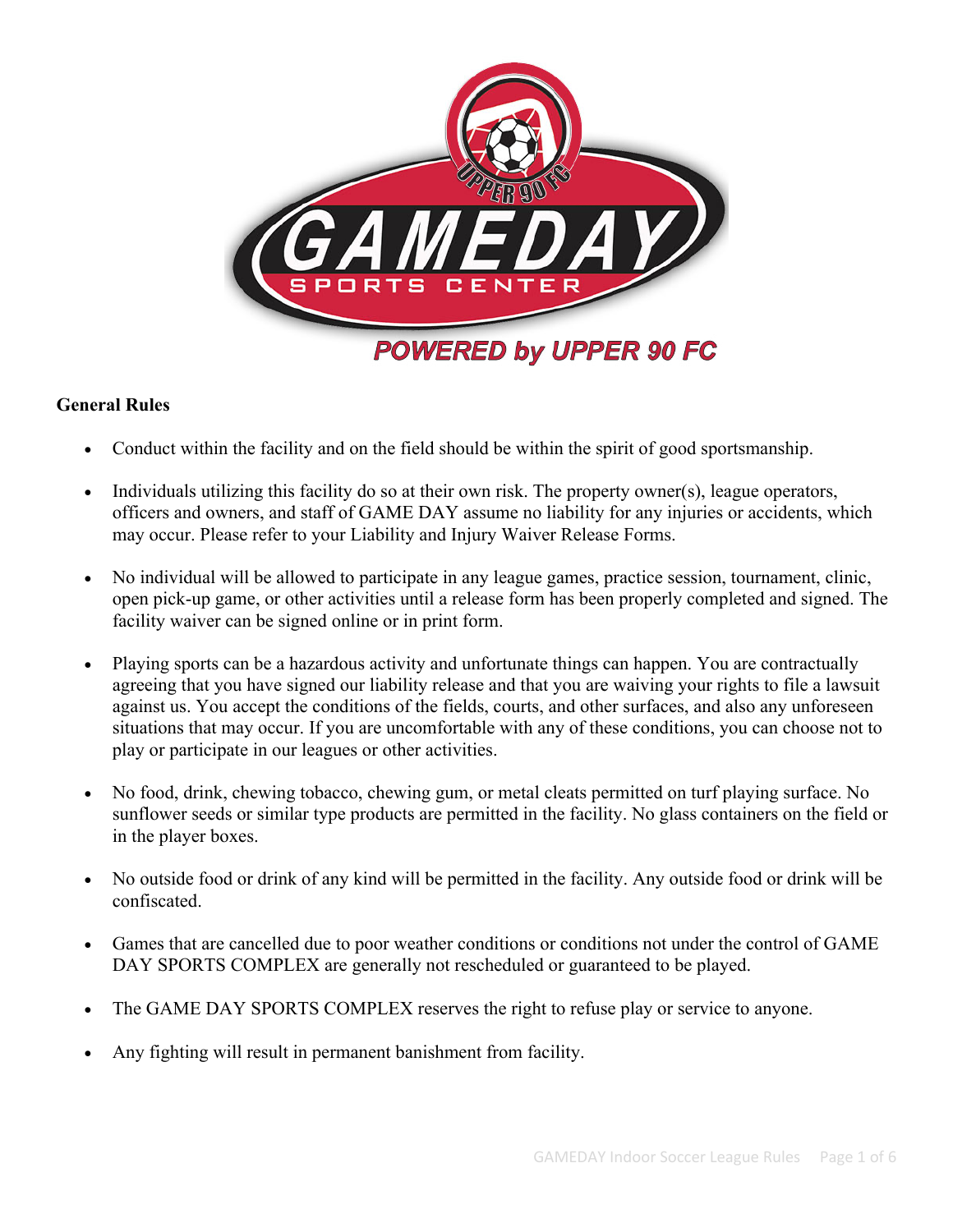# **Sign Up Guidelines and Fees:**

Teams sign up on a first-come, first-served basis.

- A representative from each team is required to keep copies of all player cards and identification on them at all times during the game, and rosters must be submitted online by the due date, as stated online. Proof of age includes: birth certificates, passports, and outdoor league sanctioned player cards.
- If full payment is made after the deadline, up to a \$50 late fee will be charged if management allows your team to play.
- No individual will be allowed to participate in any league games, practice session, tournament, clinic, open pick-up game, or other activities until a release form has been properly completed and signed, or games will be subject to forfeit.

## **Numbered Jerseys:**

All players are required to have a permanent number on their shirt. The referee has the right to not start the game until at least 4 players have numbered jerseys. Any player who does not have a numbered jersey will not be allowed to play. Taped numbers are not permitted.

The reason for these strict rules is to keep track of red and yellow cards. Moreover, the GAMEDAY is watchful of illegal players.

## **Player Rosters:**

All teams will be required to submit a roster and waiver forms to the GAMEDAY prior to their first game. Moreover, teams will be required to have photo identifications with proof of player's ages with them at every game. This proof of age can be sanctioned outdoor player cards. The player will have to bring a birth certificate as well.

Proof of age will be randomly checked. If another team protests a player's eligibility, proof of age will be checked. If a team does not have their proof of ages for even one player at the requested time, that team will forfeit the game. Similar to every sanctioned soccer league in the area, it is the responsibility of teams to bring this proof of age without exception.

Furthermore, proof of age cards will have to correspond to the rosters submitted to the Sportsplex. Online rosters can count as a team's roster. If the proof of age cards does not match the online roster, that team will forfeit their game.

# **Roster Cards**

Permanent Rosters must be turned in by registration day or are subject to removal from the league. This roster must include the names and numbers, and online signatures, of every player on your team. Referees will track red cards based upon players' names and numbers.

*All teams must have a permanent roster on file and available to check the names of players prior to the start of any game or after a game.*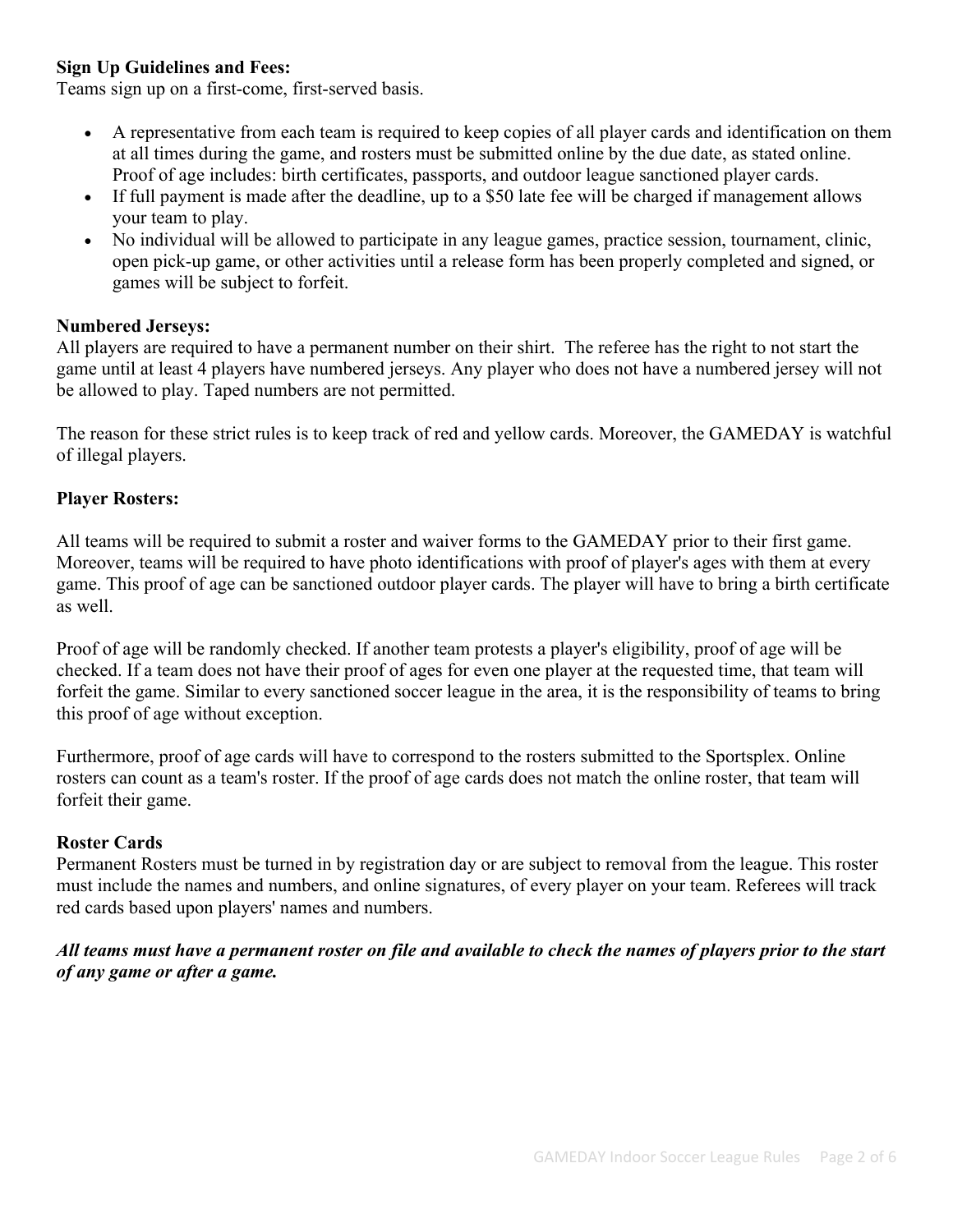# **Equipment:**

- Rubber molded cleats, turf shoes, and tennis shoes are allowed. Absolutely no metal or soft ground cleats are permitted.
- Teams must be dressed with visible and permanent numbers (no tape on numbers). No player will be allowed to participate without a numbered shirt that matches the number on the roster on file. Visible numbers are at least four inches tall and placed somewhere the referee can see. Taped numbers are not permitted.
- All players must wear shin guards.

## **Forfeits & Make-Up Games:**

\* There will be no rescheduling of games. **All notifications for byes must come in writing to GAMEDAY via email. If you call and leave a message, management does not consider this an official request. If your request does not appear listed on our published list, it will not be honored. Finally, some byes are not possible to honor. Teams must understand that requests for byes are not guaranteed. Our schedulers will do everything they can to honor requests but if they are unable, games will not be rescheduled.** 

Failure to do so will result in the game being forfeited. After the first forfeit, the team that forfeited will receive a warning. The second forfeit, a \$50 fine. If a team forfeits three times in one season, they'll be pulled from the league, with all money paid being lost, and the team will have to pay in full at the time of registration for all future leagues.

A forfeiture will be incurred if a team has failed to field the minimum number of players (4 player minimum) within ten minutes from the start of the game clock. A game clock will not stop once it has started, and it will not be reset if a team shows up late.

Any team no show will result in a 3-0 victory for opposing team and no rescheduled game will be given.

There will be no rescheduling of games due to weather related events like snow. The facility may, at its own choosing, try and reschedule those games. In the event of a weather- related cancellation, all games that were missed shall not count toward the standings and they will be considered "non-games".

## **Sportsmanship:**

Individuals are expected to play under control and within the rules of the game, and to the best of their ability will avoid causing injury to themselves and other persons using the facility.

#### **Referees: fees to the official will be paid in full at the beginning of the game. No game shall start without payment to the official.**

Referees appointed to officiate each game have complete authority on the field of play, and their decisions on points of fact connected with the game are final. Officiating will be monitored and assessed periodically, and management will always try to provide quality officiating at the facility. Constructive comments regarding officiating are welcome and encouraged. Please submit any such comments in writing via e-mail. Complaints regarding officials should be submitted in writing (via e-mail), contain points of fact (ref's name, if known, date, time, and field number), and have your name and the name of your team at the top. Teams may not discuss the officiating immediately following their game. The commissioner will take seriously all complaints written 24 hours after a game. The commissioner will not take seriously complaints directed at him immediately following a game, verbal or written. The commissioner will not overturn any calls made by the referee during the course of a game. If a team suspects an illegal player or other illegal activity associated with another team, they should inform the commissioner immediately. If this activity is discovered after the game is completed, the team should file a formal protest to the commissioner. Please read our rules below to understand how to file a formal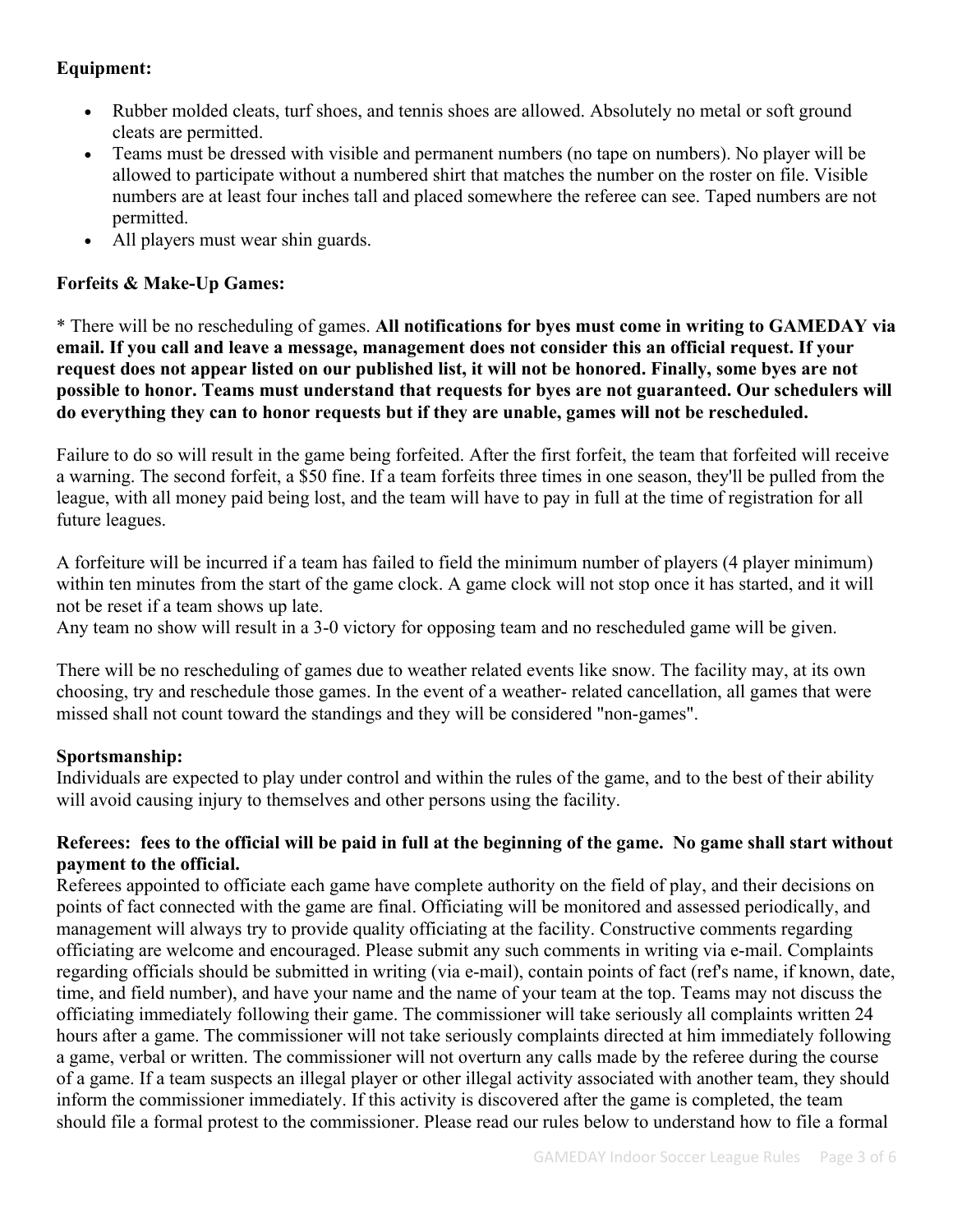# protest **Do not discuss officiating or the officials with the facility staff during or immediately after your game.**

# **Red Card Policy:**

## GAMEDAY has a ZERO TOLERANCE POLICY toward fighting. *Anyone fighting will be ejected and they will be banned from the facility permanently*. This means that the player cannot participate at or be on the property of GAMEDAY ever again.

A player or coach that is red carded during or after a game by a referee will automatically be suspended for a whole week through the next day of the session in which the player was red carded. For example, if a player is red carded on a Saturday, he or she will not be eligible to play until the Sunday of the following week. In addition, the player will be banned from playing on any other team until the suspension has been served. If a player is ejected in the last game of a session (he/she) will be prohibited from playing in the first game after he/she registers for another session.

- A player or coach red carded for the offense of "foul and abusive language" will be suspended as outlined above.
- A player red carded for the offense of "persistent infraction of the rules after receiving a caution (yellow card) or a third 2 minute time penalty" will be suspended as outlined above.
- A player or coach red carded for the offense of "violent conduct" (including, but not limited to: spitting, threatening, continued rough play, etc.) will be suspended as outlined above and, in addition, will be suspended for one additional game and subject to further disciplinary action as decided by the facility management.
- A player or coach red carded for "assaulting an official" will automatically be suspended from any further activities at the Metuchen Sportsplex.
- Any player or coach who accumulates three cautions (yellow cards) during one session will be suspended as outlined above.
- Should a coach of a team be unable to control a player's actions after a red card is issued, the coach will also be suspended as outlined above.
- A player jumping from the player box onto the field to break up or participate in a fight will automatically be ejected from the game and will be subject to the same penalties as outlined above.

A \$100 bond will be required from any team involved in an altercation where more than one player is involved in a fight. Should a bond be placed against a team, the bond must be paid prior to the team's next game, or that game will be forfeited. The terms of the bond will be given in writing to the team. Should the team fail to adhere to the terms, the bond will be forfeited to the arena and the team's participation will be terminated. If the team adheres to the terms of the bond, then the team will receive the \$100 bond at the end of the session.

It is the responsibility of each player and the player's team representative to be aware of the total status of their player's infractions. Failure to comply may result in further disciplinary measures which may include suspension of the coach/rep. and forfeiture of games in which that player participated.

If a player receives a second red card in the same season, that player will be suspended for three (3) games.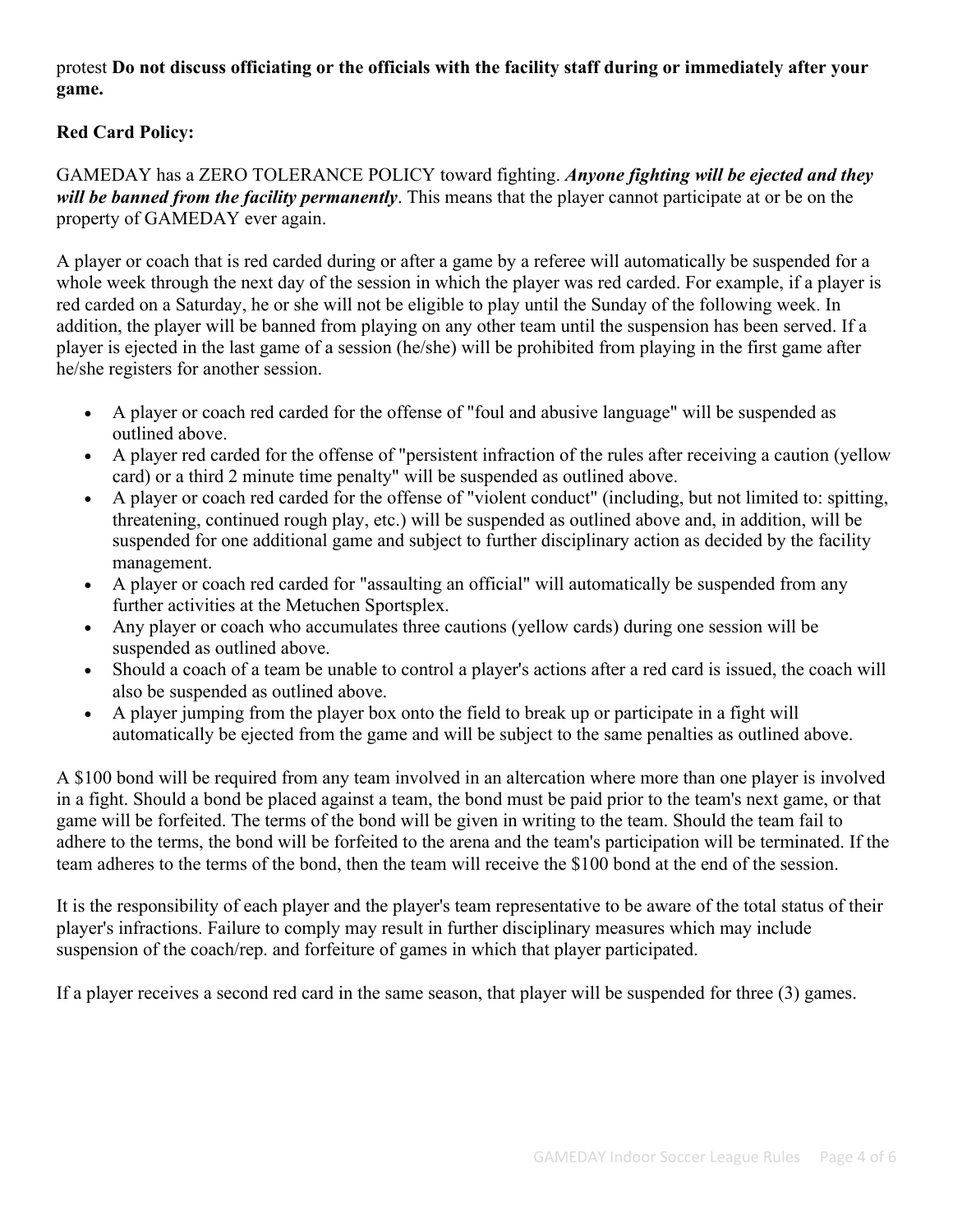# **Protest:**

Intention to file a protest must be noted in writing immediately following the game. A formal written protest must be submitted to SMG Sportsplex within 48 hours after the end of a game. A league committee will review and have the final authority on all protests. ALL DECISIONS MADE BY THE COMMITTEE ARE FINAL. Only violations of the laws of the game, rules or guidelines of the facility as published are matters for protest. Any protests regarding fielding of illegal players must be brought to the attention of the game officials prior to the start of the second half. Referee complaints must be submitted via e-mail.

## **INDOOR SOCCER RULEBOOK**

Note: The Rules below are either substituted for, or supplemental to FIFA soccer rules. Any situations not covered below fall under the jurisdiction of FIFA.

# **Warm-Up Area:**

GAMEDAY does not guarantee any areas for teams to warm-up prior to their games. Teams will have approximately two minutes to warm-up prior to the start of the game. There is no guarantee that this two minutes will be available.

GAMEDAY reserves the right to make the necessary changes within league divisions to ensure an equal level of ability and competition.

Games are similar as outdoor with a few exceptions.

- 1. There is Offside but no 3-line violation.
- 2. Ball is out when it hits the net and throw ins are taken where the Ball hit the net.

3. The ceiling is in play but cannot make a goal scoring advantage if it does ball goes to other team where it hit the ceiling.

- 4. Keepers do not punt the ball they throw it or drop it to the floor and kick it.
- 5. No spitting on the fields
- 6. Referee calls are final so live with it.
- 7. Home team kicks off.
- 8.Buzzer ends the game.
- 9. Penalty kicks are taken from top center of goal area.
- 10. Subs are done like outdoor.

# Game provides a safe, clean, playing field so more players get more touches on the ball and improve their skills.